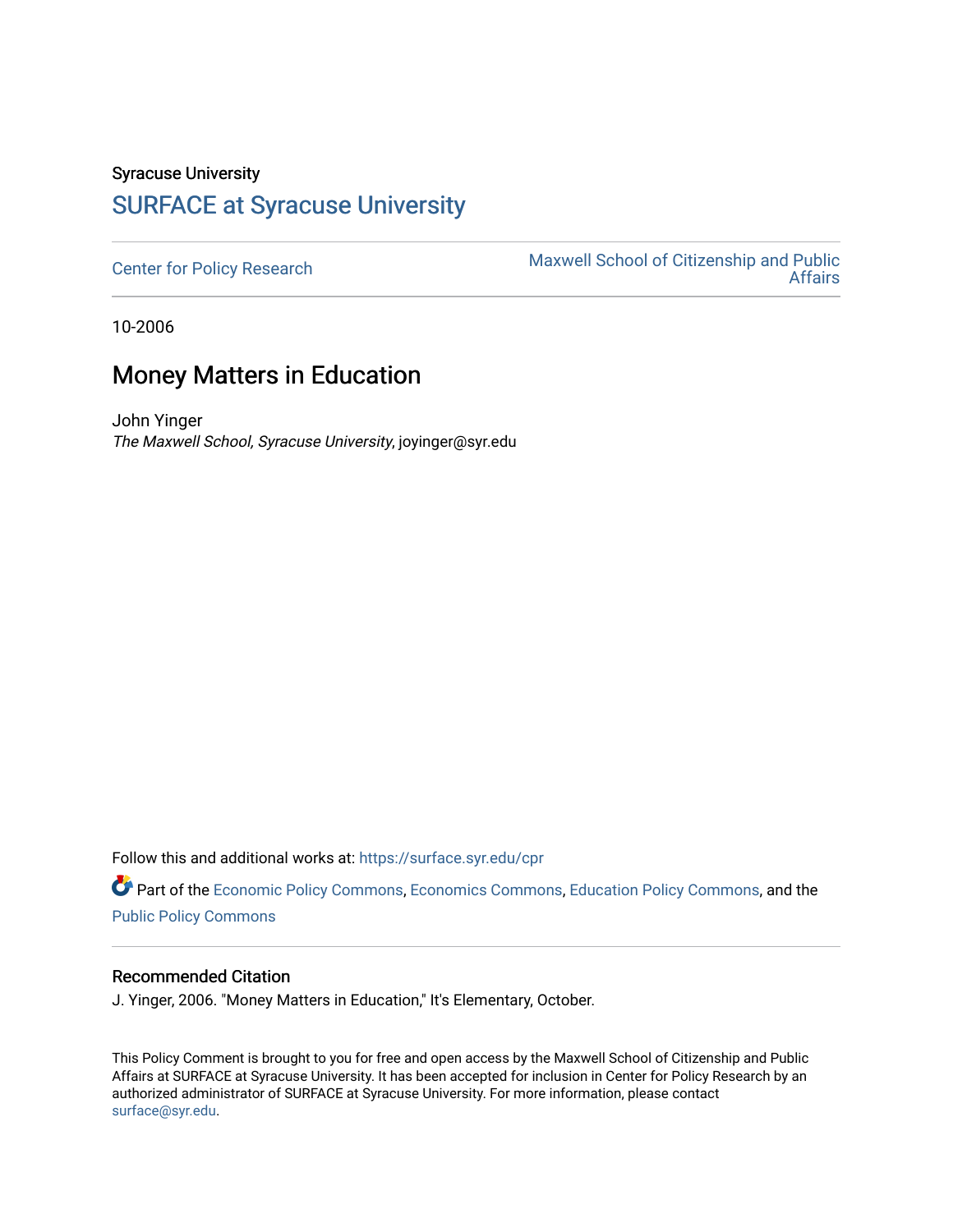

 October 2006 A Monthly Column by EFAP Director John Yinger

## **Money Matters in Education**

In a recent editorial in the Wall Street Journal, Professor Eric Hanushek of Stanford University, a wellknown education scholar, criticizes the decisions of the state courts in *Campaign for Fiscal Equity v.*  New York.<sup>1</sup> "Extensive experience and scientific study shows that simply providing more money to schools is not likely to be a very effective policy," Professor Hanushek writes. "There is no reason to expect student achievement in New York City to improve if such a spending policy were enacted."

This statement mis-characterizes both the court decisions and the scientific evidence. No court involved in this case has ever said that the state of New York must "simply provide more money" to New York City. Indeed, the court decisions emphasize the need for accountability, and nothing in these decisions prevents elected official in the state from implementing strong accountability provisions along with the required additional funding.<sup>2</sup>

Moreover, scholars have provided extensive evidence that it costs more money to provide the same quality education in a district with a high concentration of disadvantaged students, such as New York City. Indeed, after reading Professor Hanushek's op-ed, one would think that he has never visited a high-poverty school. He has not seen the extra spending required for remedial programs to make up for the fact that many of the students' families cannot afford books or computers or high-quality pre-school programs. He has not seen the extra nursing expenses that arise because so many children lack health insurance and do not make regular visits to the doctor. He has not seen the inability of high-poverty schools to attract the best teachers because the wages they can pay do not come close to compensating teachers for the poor facilities and the difficult working conditions. How does Professor Hanushek think that New York City will be able to reduce class sizes and to implement remedial programs, health

<span id="page-1-2"></span> $\overline{a}$ 

<span id="page-1-0"></span><sup>&</sup>lt;sup>1</sup> Eric A. Hanushek, "The Cost of an 'Adequate' Education," *Wall Street Journal*, October 9, 2006, p. A19.  $^2$  Accountability programs were the subject of my column in February 2006.

<span id="page-1-1"></span>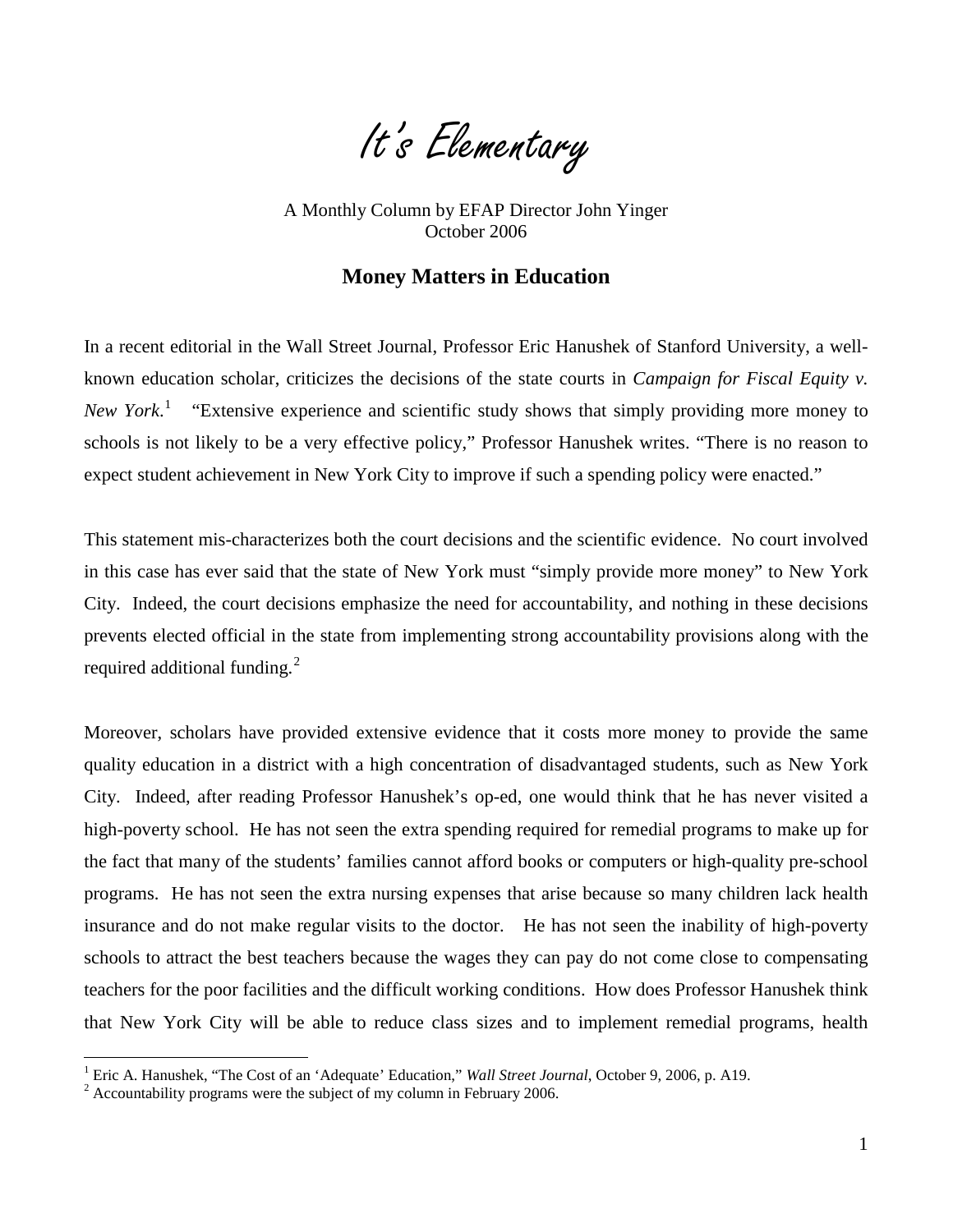programs, safety programs, counseling programs, and programs to attract and retain high-quality teachers—steps that are needed for them to raise student performance—if they do not have additional funds?

Much of Professor Hanushek's op-ed is dedicated to criticizing the consultants' reports that estimated the cost of an adequate education in New York City. I share some of his concerns about these reports. However, Professor Hanushek does not offer an alternative methodology, and he fails to acknowledge that methods developed in the scholarly literature yield cost-of-adequacy estimates that are similar to those of these consultants.<sup>3</sup> This literature shows clearly that school districts with more disadvantaged students must spend more than other districts to obtain the same level of student performance. It also shows clearly that, holding school district characteristics constant, a higher level of student performance requires higher spending per pupil.

Professor Hanushek declares that "Setting appropriate education funding amounts for New York, or any other state, is beyond the authority of science." Here, again, he mis-characterizes the issue. Of course one cannot use scientific methods to determine the level of student performance that a school district should provide. As applied to education, the scientific method is designed to specify and test hypotheses about human behavior. Normative questions, such as determining the right target for student performance cannot be answered by looking at the evidence. Nevertheless, science has an important role to play in this debate. Once public officials have selected the target level of student performance, the question of how much it costs to reach this performance level can be addressed using scientific methods. It is irresponsible to declare that this step is "beyond the authority of science" and to turn it entirely back to public officials. The job of a social scientist is not to run from issues that are difficult or that have been addressed by flawed consultants' reports, but is instead to make the best use of scientific

 $\overline{a}$ 

<sup>&</sup>lt;sup>3</sup> On both of these points see William Duncombe, Anna Lukemeyer, and John Yinger, 2004, "Education Finance Reform in New York: Calculating the Cost of a 'Sound Basic Education' in New York City," Center for Policy Research Policy Brief 28/2004, Syracuse University, Syracuse, New York. Available at:<http://www-cpr.maxwell.syr.edu/pbriefs/pb28.pdf>. These issues were also discussed in my columns in November and December 2004 and January 2005. A detailed response to Professor Hanushek's criticism of costing out can be found in William Duncombe, "Responding to the Charge of Alchemy: Strategies for Evaluating the Reliability and Validity of Costing-Out Research," *Journal of Education Finance*, Fall 2006.